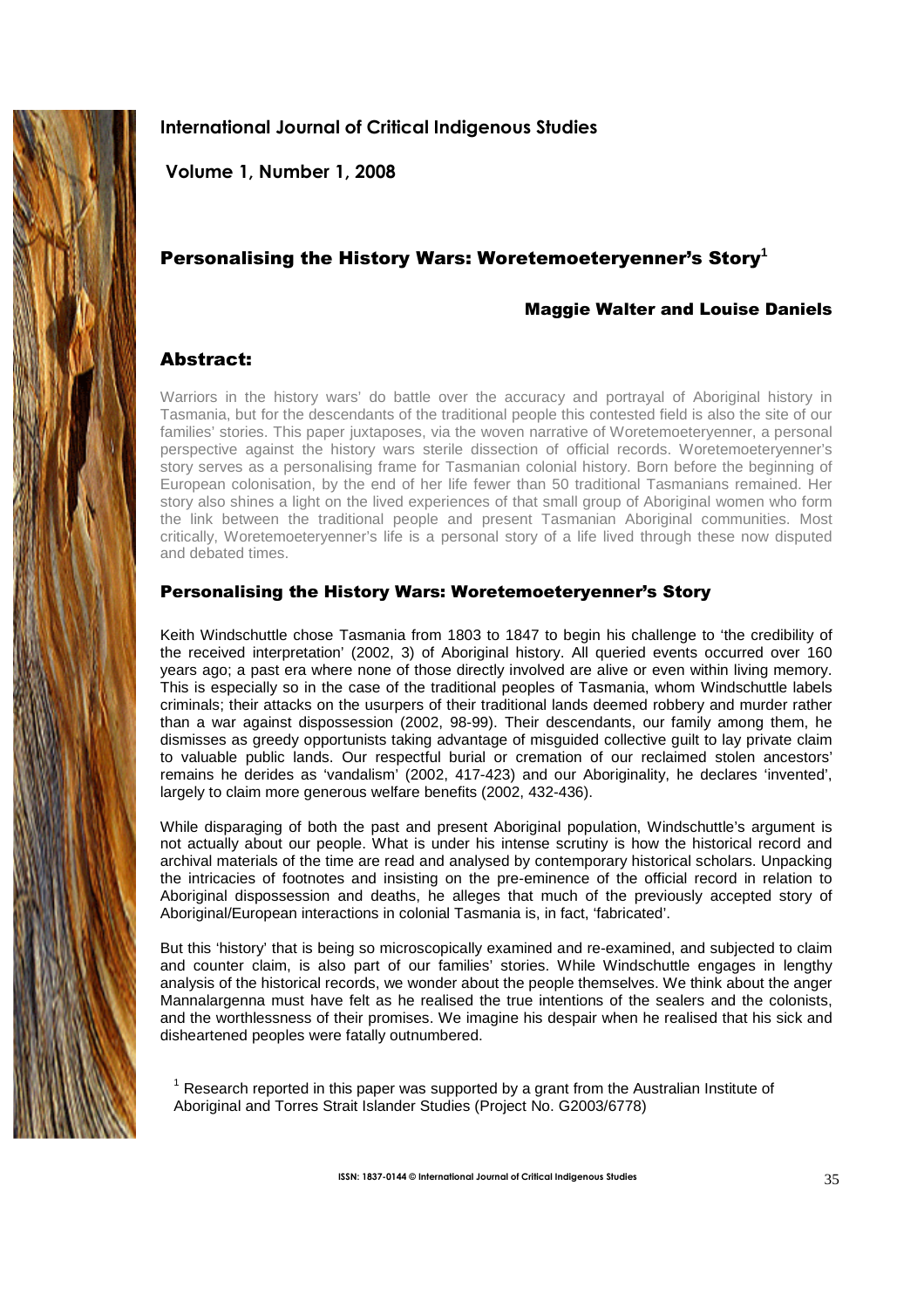And our hearts break when we read of Mannalargenna's anguish as he watched his homelands disappearing from sight as he too was taken to the Aboriginal 'establishment' at Flinders Island (Plomley 1987).

## Personalising the History Wars: The Life of Woretemoeteryenner

For us, it is personal. Ironically, and tragically, our major knowledge base for details of our forebears such as Mannalargenna is the same historical record so strenuously pored over and disputed by Windschuttle. We have our family stories and traditions, but when we go looking for more on the individual people we must search out the words written about them by the colonisers and their servants such as George Augustus Robinson. We must venture into the world of archives and libraries. We recently took this journey in search of Woretemoeteryenner. The matriarch of many current Tasmanian (and Victorian) Aboriginal people, Woremoeteryenner's life spans the period under Windschuttle's gaze, although she rates no mention in his book.

In offering this woven narrative of Woretemoeteryenner's life we make no attempt to engage in any debate about the accuracy of the historical material consulted. Even a cursory delve into the scattered references to Woretemoeteryenner in the various written accounts of colonial Tasmania quickly finds contradictions and inconsistencies that immediately disabuse the notion of obtaining any 'one true' account. Rather, our purpose is to juxtapose a personal perspective of Tasmanian Aboriginal history against the sterile dissection of official records that features so prominently in the history wars.

In this endeavour we are painfully aware that our sources are the records of the colonists. These are only interpretable through a knowledge lens of colonialism and its practices, rationalisations, and attitudes towards Indigenous peoples. The records made and the stories told come not from disinterested, objective spectators but by those actively involved in the events and times they are describing. Some stories are repetitious, such as the tale of Woremoeteryenner's infant daughter being thrown into a fire (see Bonwick 1870; Evans 1822; Ling Roth 1899 for example). Such accounts are highly subjective, providing insight into the events construed by the writers as important or interesting. The context, language and framing of the records also reflect the changing nature and framing of Aboriginal/European relations through the  $19<sup>th</sup>$  century. For example, Bonwick's (1870) romanticising of the relationship between Woretemoeteryenner and George Briggs was clearly written at a time when Tasmanian Aborigines, and perhaps also the sealers, were no longer perceived as a direct threat to the colony or the colonists.

More crucially, such records do not reflect in any way the thoughts, recollections and interpretations of events by Woretemoeteryenner herself. While we can establish core events using the historical record, we can only conjecture on the circumstances that led to these or their impact. As such, in this narrative we have limited our own imagining or speculation about how Woretemoeteryenner felt about key events in her life, or possible explanatory scenarios, to a minimum. This is not because we have not thought about these; we thought and spoke of little else during our research. Rather, we are wary of trying to overlay our own interpretation; preferring readers take these steps themselves in reading this story of Woretemoeteryenner's amazing but terrible life and times. With all these cautions in mind, what follows is a family narrative of the life of a real woman who lived, and died, during this debated and disputed period of time.

#### Woretemoeteryenner's World

Woretemoeteryenner was born in the mid 1790s in the Cape Portland area in north-eastern Tasmania. As a Trawlwoolway child she lived her traditional Aboriginal lifestyle, living inland during the colder months and moving to the coast for shellfish and other seasonal foods during the summer. The Trawlwoolway were North East people, one of the nine Aboriginal nations that comprised Aboriginal Tasmania and their territory covered five thousand square kilometres. Woretemoeteryenner's father, Mannalargenna, was the head man of the North East group.

As a small child Woretemoeteryenner may have seen the sails of a European ship on the horizon. But the first direct contact of the Trawlwoolway people with Europeans was likely with the sealers in Bass Strait. In 1797 the Sydney Cove was wrecked in the Furneaux Islands.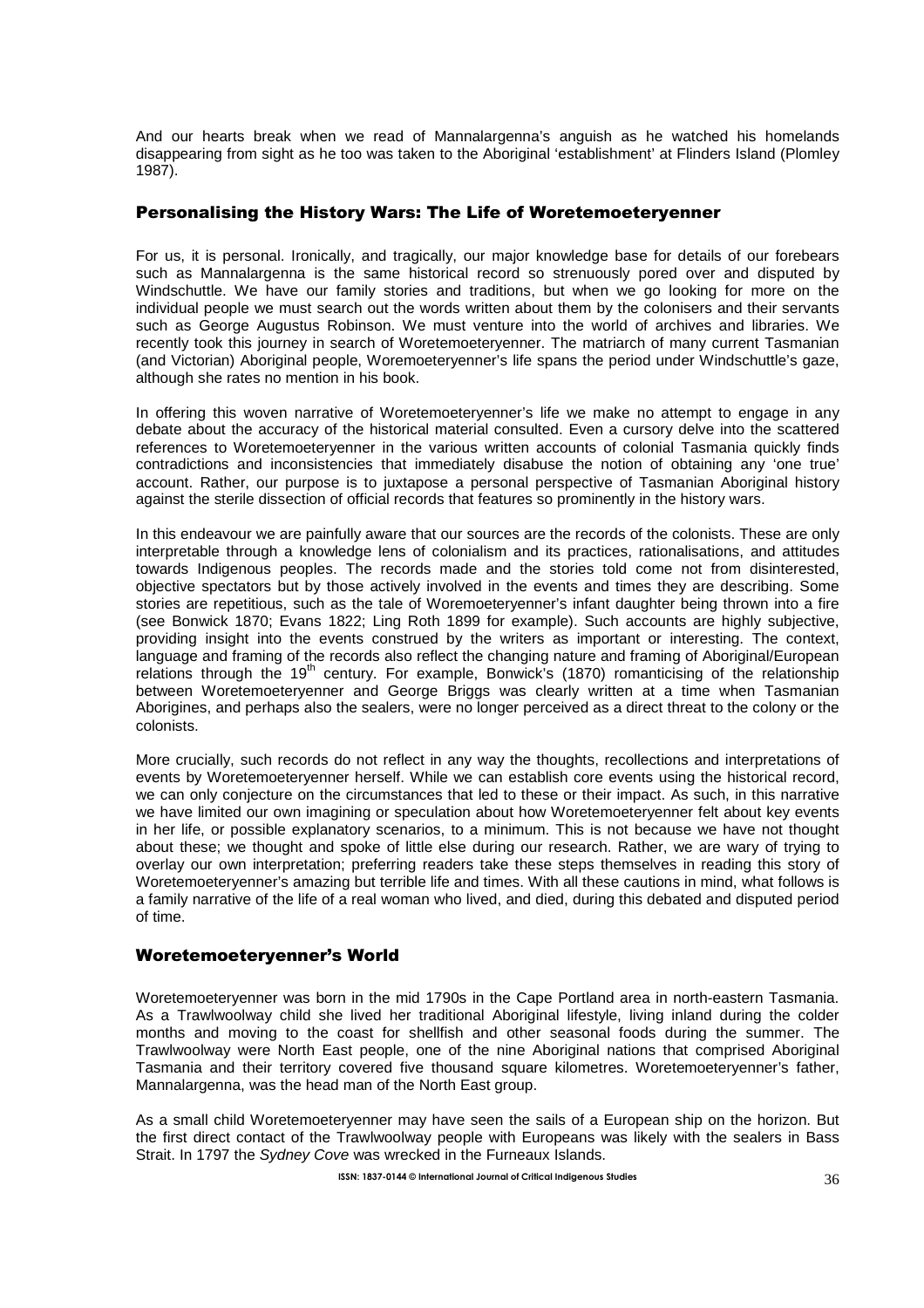The bountiful population of seals on the islands were noted during the salvage and by 1802 at least two hundred men were sealing in the Bass Strait islands. The taking of Aboriginal women had also begun. James Munroe, a notorious sealer in the area, stated that while the sealers first captured Aboriginal women for sex, they later found them to be essential companions, able to find food, hunt, and skin seal and wallaby (Mollison and Everitt 1978). By 1803, the European incursion proper had begun with a colonial settlement established at Risdon Cove in the south and another in 1804 at Port Dalrymple, just beyond the outer western edge of Trawlwoolway territory.

Around 1810 Woretemoeteryenner began living with the sealer who would father her five known children. George Briggs arrived as a 14 year-old from England at Port Jackson in 1805. Some sources indicate that Woretemoeteryenner was abducted by Briggs (Plomley 1987), others that she was given to him by her father, Mannalargenna, as a gesture of goodwill to ensure a co-operative relationship between the sealers and his people (Pybus 2000). Given that Briggs learned Woretemoeteryenner's language and was on good terms with her father for many years, it was likely an arrangement rather than a direct abduction. Woretemoeteryenner is also referred to as 'Mrs Briggs' by colonial officials at various times through-out her life and on her death certificate. Neither of these status conventions were afforded other Aboriginal woman who bore children to sealers. Whatever its origins, the Woretemoeteryenner and George Briggs union is no love story. George Briggs took, and this time the evidence points to abduction, at least one other Aboriginal woman and in the 1820s he sold Woretemoeteryenner to another sealer, John Thomas (Plomley 1987).

Woretemoeteryenner's life with Briggs was hard. Plomley and Henley (1990, 33) give a description of the Bass Strait sealers at this time. They write:

The sealers were of various nationalities. Most of them were Englishmen, but those who came to live in Bass Strait included at least one New Zealander and one Otaheitian, as well as an American Negro… The largest group appears to have comprised seamen who had deserted their ships on arrival at Port Jackson or Hobart. Making up a second group were a number of exconvicts; having served their sentences they seem to have gone to the Straits as a place where they would be out of sight as well as out of mind, and where they could continue a lawless life without much fear of retribution.

The common picture of the interaction between the Aboriginal women and the sealers is one of barbarity and cruelty. George Augustus Robinson reports an Aboriginal woman Bul.rer, telling him how she was captured by the sealer, James Munro, who with others, rushed the family grouping and took six women including herself. Bul.rer reported that at the time she was only a little girl, just crawling and that she had been with Munro ever since (Plomley 1966).

## Woretemoeteryenner's Children

In about 1812 Woretemoeteryenner gave birth to her recorded first child, Dalrymple Briggs. This little girl, better known as Dolly, was described later by Evans (1822) as '… a fine child, remarkably handsome, of a copper colour, with rosy cheeks, large black eyes, their whites tinged with blue, long well-formed eyelashes, the teeth uncommonly white, the limbs admirably formed'. Widely regarded as the first living child born to a white man and an Aboriginal woman in Van Diemen's Land (Mollison and Everitt 1978; Ling Roth, 1899), Dolly's place of birth is uncertain. Some suggest she was born on Cape Barren Island (Felton 1984) and others suggest Port Dalrymple (Bonwick 1969). The latter site is more likely given its reflection in her name.

At an early stage Dolly entered the household of Dr Mountgarret, the settlement's surgeon. She was baptised Dalrymple Mountgarret Briggs in 1814 at age two, and is listed aged seven among the Port Dalrymple inhabitants in 1819 (Schaffer 1991). How and why Woretemoeteryenner gave over care of her first born is impossible to tell. Mountgarret left no diaries and family history is mute on this point. Perhaps Briggs, wanting to free Woretemoeteryenner for sealing activity, organised the placement. More generously, Briggs may have been concerned about the child's chances of survival in a sealing camp. Or it may have been at Mountgarret's instigation. Regardless, the arrangement was also an open one with Dolly continuing to see her mother.

**ISSN: 1837-0144 © International Journal of Critical Indigenous Studies** 37 Woretemoeteryenner spent the period from 1810 to 1820 with Briggs, sealing and bearing children. We know Woretemoeteryenner was on Cape Barren Island in 1816 from the report of Captain James Kelly.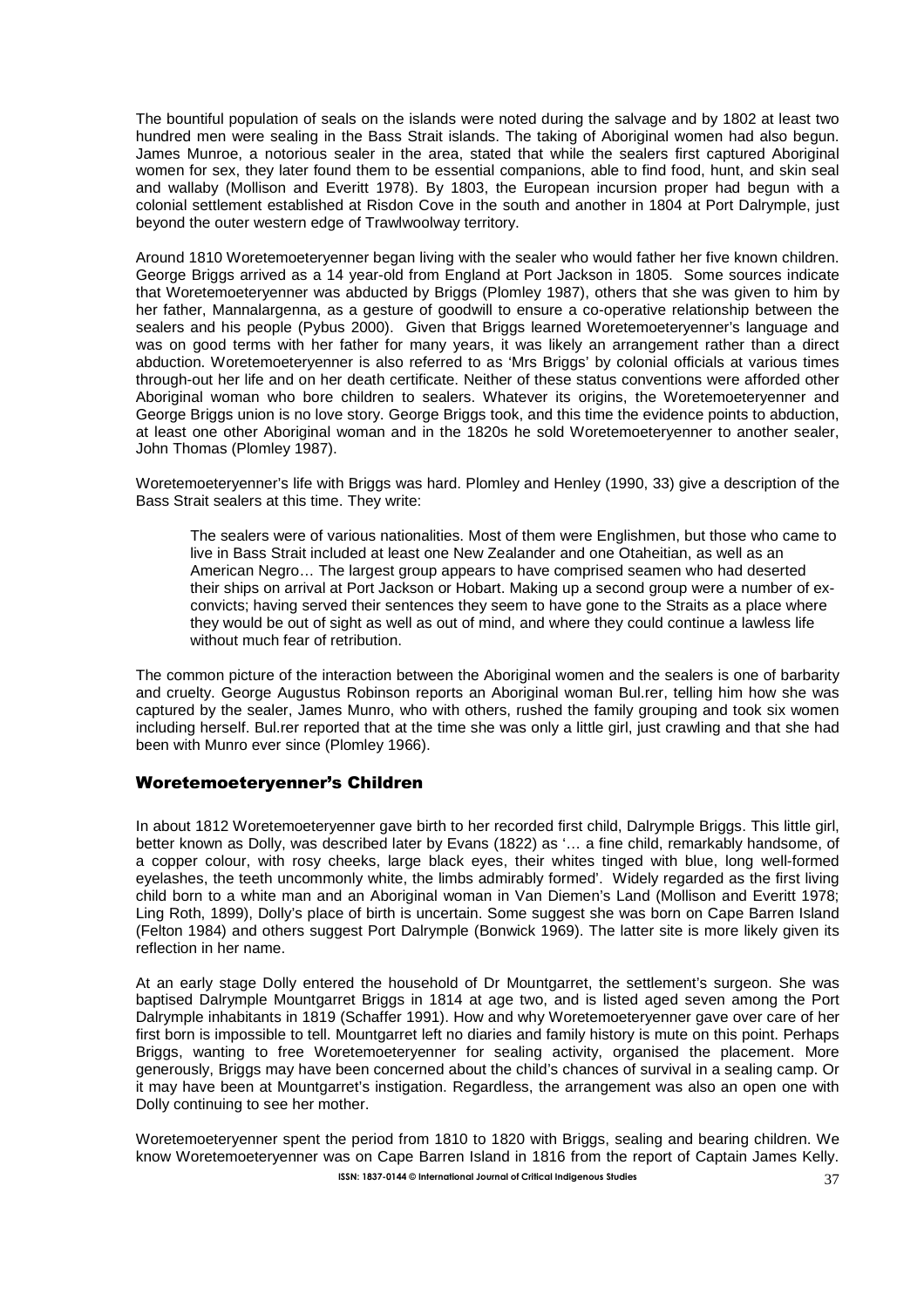Kelly (1921), on a voyage around Tasmania, lists George Briggs among the four crewmembers. Briggs, he also notes, had two wives and five children on Cape Barren Island. When landing at Ringarooma Point. Kelly's party was met by a large group of Aborigines. Kelly writes that they knew Briggs well and that one of Briggs' wives was the chief's (Mannalargenna's) daughter. On enquiring after his daughter, Briggs said she and her children were safe on Cape Barren. Mannalargenna replied that he knew for he saw her smoke almost every day.

The next recorded child is Eliza Briggs, born in the Furneaux Islands about 1817, although the earlier reference by Kelly to five children suggests Woretemoeteryenner had other non-recorded children who did not live to adulthood. Another daughter, Mary/Margaret Briggs was born the following year. At some point Eliza and Mary also left their mother's care. Mary and Eliza appear on an 1827 list of 'half-caste' girls living with European families in Launceston (Mollison and Everitt 1978).

Around 1819 Woretemoeteryenner and George Briggs had another daughter. The tale of what happened to this child is frequently featured in colonial books. The incident occurred when Woretemoeteryenner was camped with a sealing party near Port Dalrymple. In our own family story of this child, the baby was about seven months old (Deane 2004). Evans, writing in 1820 (18-19), tells it this way:

(Woretemoeteryenner) wandered from her sealing party with a young child at her breast, and, accidentally falling in with a band of natives, was immediately attacked, and threatened to be severely punished: her infant was snatched from her and thrown into a large fire. This treatment inspired the woman with the most desperate courage; she rushed, with the rapidity of lightning, through the horde of barbarians by whom she was surrounded, and in an instant plucked her child from the devouring element, and ran off with it into the woods on the opposite side, whither she was followed by the savages. … Considerable search was made for her by the men; but finding it useless, they returned to their fire, round which they shortly afterward laid down, and went to sleep. The poor woman having an opportunity to observe this, and finding her retreat well secured, quietly left her hiding place, and, making her escape, before morning reached the town of Launceston, a distance of about ten miles …

Despite the medical attention of Dr Mountgarret, the child died from her injuries several days later. In 1820, Woretemoeteryenner' son, John Briggs was born (Mollison and Everitt 1978). We know from Barwick (1985) that John and his mother had regular contact until Woretemoeteryenner was confined at the Aboriginal establishment in 1830.

## Voyage to Mauritius

There is no discernible record of Woretemoeteryenner's life from 1820 until 1825. Her abandonment by George Briggs occurred during this period and his sale of her, for one guinea, to John Thomas also likely occurred during this time (Plomley 1966; Felton 1984). By now she would have had little choice but to continue to live and work in the sealers' camps as her own people were decimated by disease and frontier violence. But by the 1820s the sealing industry was also in trouble, with sealers having to travel further and further in search of seals.

We know from archival and other records that Woretemoeteryenner was a part of a sealing party on at least one of these long-range trips. Originally intended to reach the Southern Indian Ocean islands of St Paul's and Amsterdam, a dangerous trip in itself, this journey was even more fraught. The journey began in 1825 and the group of sealers and Aboriginal women spent some time at King George's Sound in Western Australia. They then sailed on to St Paul's Island but were unable to land because of bad weather. Claiming he was running short of provisions, the ship's captain landed the Aboriginal women and one of the sealers, Taylor, on the Island of Rodrigues, insisting he would return for them when reprovisioned. According to Taylor's record (CSO1/121/3067, #91) he, Woretemoeteryenner and the other women waited from May to December to no avail, before finally taking passage to Mauritius. The strains of their lengthy travels and survival in unfamiliar environments took a toll on their health, and one of the Tasmanian women, Wateripita, died in Port Louis. Less than three weeks later, one of the children also died.

**ISSN: 1837-0144 © International Journal of Critical Indigenous Studies** 38 Mauritian administrators finally arranged for the group's repatriation and the three women and the remaining child arrived in Sydney in May 1827. One of the three, Menerletterner, was very ill on arrival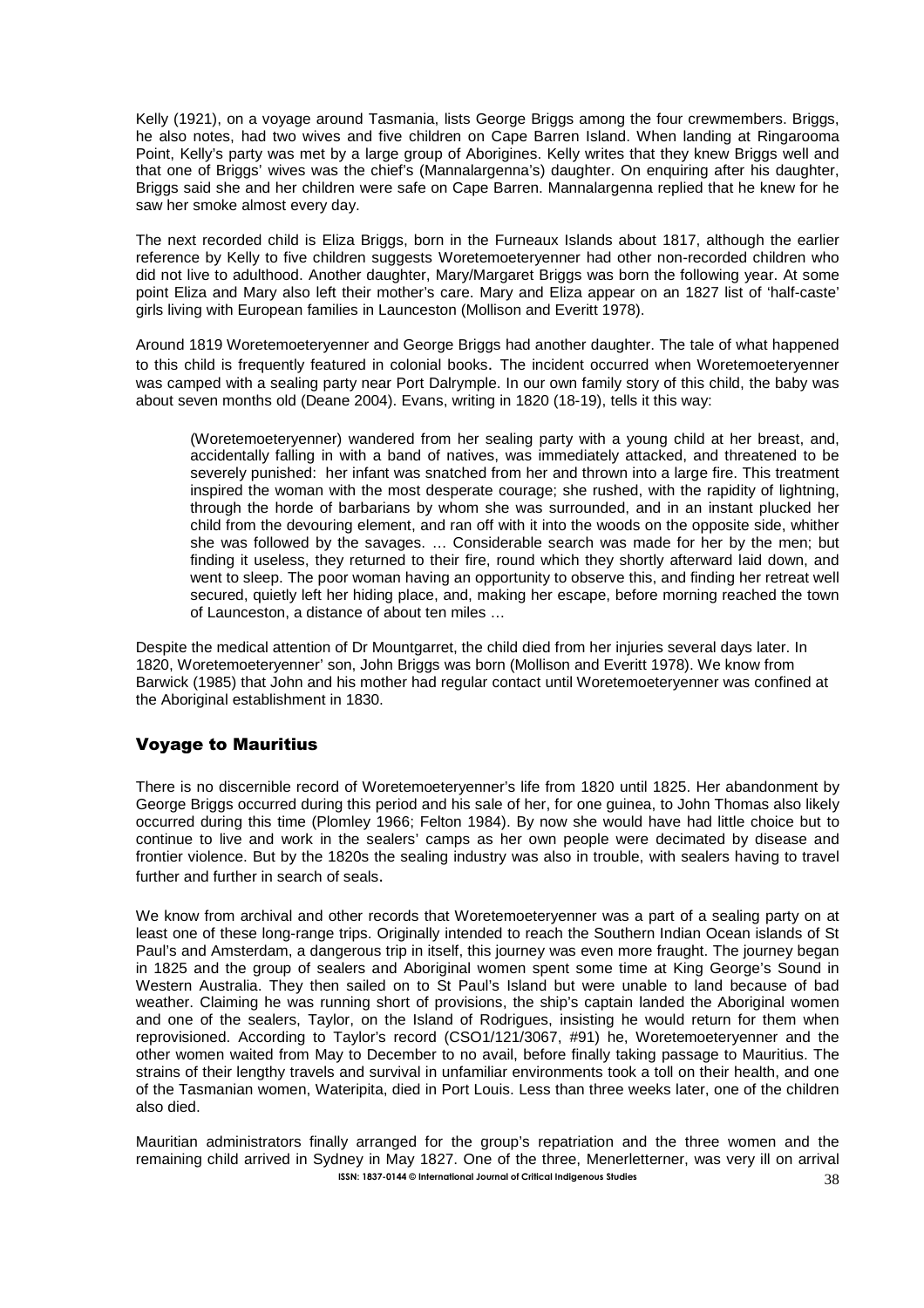and admitted to the General Hospital in Sydney. Later in May, two years after she had set out, Woretemoeteryenner returned to Tasmania and was delivered to the commandant at the station in Launceston (CSO 1/121/3067, #70). Here, the other remaining woman also died. Woretemoeteryenner's grief at the passing of her last companion is recorded, stating that three Aboriginal women accompanied 'the corpse to her grave, there and all their way to it cried bitterly' (CSO 1/121/3067, #81).

#### War

The Tasmania to which Woretemoeteryenner returned was one of increasing violence. The Aborigines were waging a now desperate war to reclaim their territory from the rapidly spreading colony. During Woretemoeteryenner's absence, Governor Arthur issued proclamations empowering settlers and the military to take up arms against Aboriginal groups and authorising the arrest of Aboriginal leaders responsible for attacks. The 1828 Proclamation of Demarcation prevented Aborigines from using any area of land farmed or claimed in any way by the colonisers, with the concession that they were permitted to pass through the settled districts 'when on their passage to the shore, provided their chiefs guaranteed their quietness, and possessed a pass under the hand and seal of the Governor' (West 1971, 277). Not surprisingly the Aborigines ignored its directives and in response the Governor declared Martial Law.

The infamous Black Line also occurred in this period. This plan involved the active pursuit of the Aborigines by means of lines of armed settlers and soldiers. The plan was to drive the remaining people into captivity. The Black Line was a costly failure, using ₤30,000 and eight weeks of the colony's manpower. It resulted in the capture of only two Aborigines and the shooting of two others (Ryan 1981). Ryan also comments that despite ridicule from the local press, the Line achieved its objective. The sheer numbers of colonists overwhelmed the increasingly sick and dispirited Aborigines and also drove the remaining bands to new and unfamiliar territories.

#### Imprisonment in the Aboriginal Establishment

In January 1830, Governor Arthur selected George Augustus Robinson to lead a 'Conciliatory Mission' to end the war by persuading the Aborigines to give up their struggle. As Robinson began to bring in fragmented remnants of the Aboriginal population, the next question for the colony was where these people should go. The key criteria were that the Aborigines could not easily return to Tasmania and that the establishment should provide an opportunity for the Aborigines to be 'conciliated and civilised'. After several abortive encampments at inappropriate locations, the Aboriginal establishment was set up on Flinders' Island at Wybalenna; a name signifying, in the language of the Ben Lomond tribe, 'Blackman's Houses'

On 2 December 1830 Robinson sent his coxswain, James Parish, to search the islands for sealing women. Robinson recorded the names of the five women brought from Penguin Island and what he knew of them, including:

Woretemoeteryenner, alias Bung, a native of Big Mussel Roe (called Preeluneer) who was taken away when a girl and got a boy at Jew Munro's and is sister to Wotecowidyer, who lived with Brown (Plomley 1966, 296-297).

Of the circumstances under which Woretemoeteryenner was taken from the sealers camps Robinson wrote:

Parish said that he proposed calling at Penguin Island and that when he arrived he found one man named Turnbull who was left in charge of things. There was five women, but they had concealed themselves on the approach of the boat – this was the sealers' orders – but their numerous dogs led to the discovery of them by barking. Tekartee, the black woman, went in quest of them, and after explaining the nature of the boat's coming, they accompanied her and was most anxious to get away (Plomley 1966, 294).

We know from Robinson's records that Woretemoeteryenner was a part of his 'Aboriginal establishment' from late 1830 till 1841. Mentions of her by name, however, in his diaries are sparse. In part this appears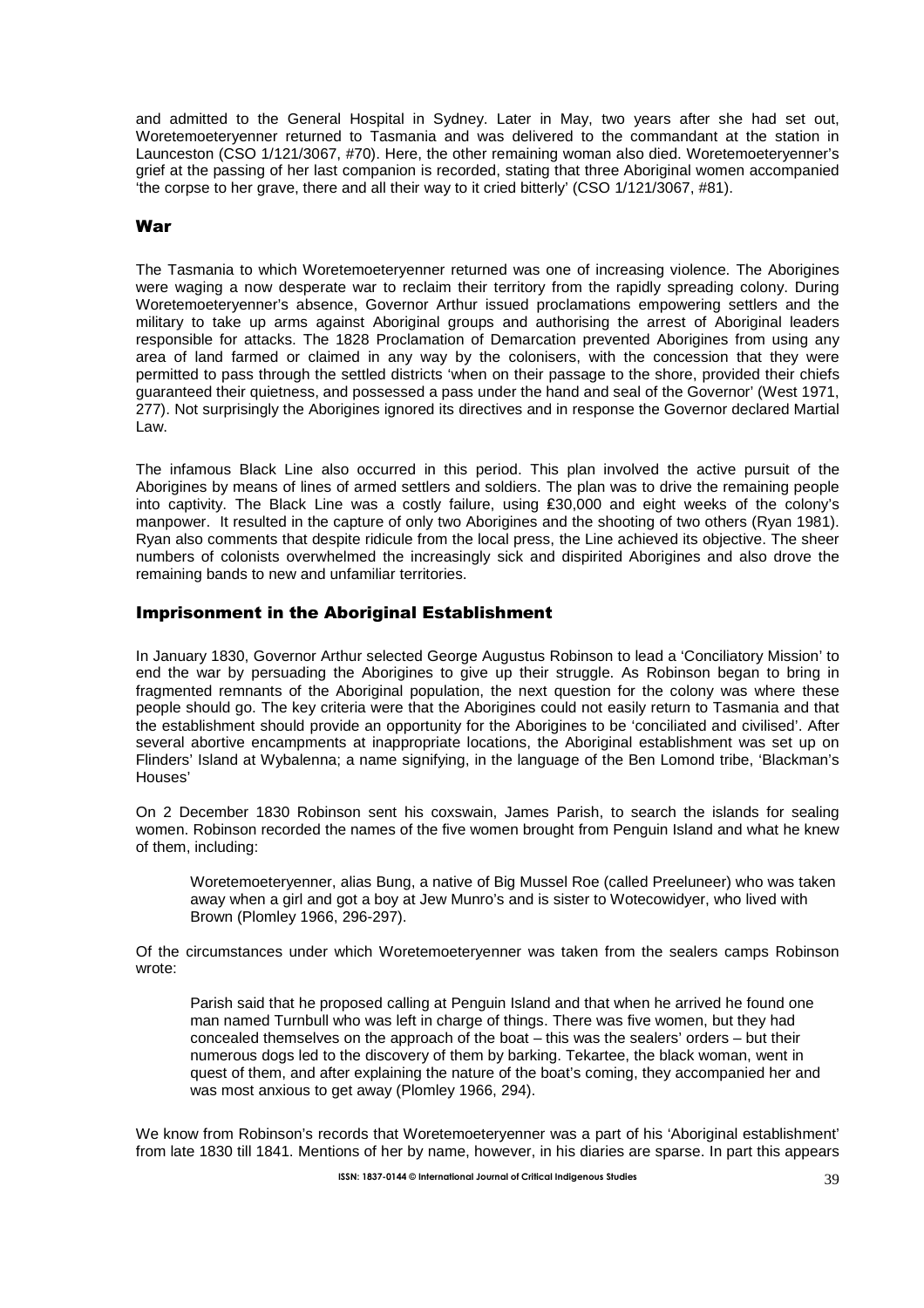due to his tendency to view the Aborigines as a group rather than individuals and this seems to be especially apparent when referring to the women. Robinson, for example, often talks about 'a group of women' or 'some of the women' without naming which women these were, although he knew each individually. Robinson also renamed all the Aborigines at the establishment, mostly for his ease of record keeping. Consequently what few records exist refer to Woretemoeteryenner as 'Margaret'. The Journals of two Quaker visitors to the Aboriginal establishment, James Backhouse and his friend George Washington Walker, in the early 1830s also make two specific references to Woretemoeteryenner during this time. In the first they observed some of the women flat oval stones marked with red and black lines to remember and represent absent friends. Some of the women, they wrote, including Woretemoeteryenner, were once taken to the Isle of France (Mauritius). In the second they describing the eating of mutton birds and add that:

Before we left the settlement one of the women named Bung [Woretemoeteryenner] brought us some of the root of the tara (Pteris esculenta) a fern very common in Van Diemen's Land, and which roasted has an insipid mucilaginous taste, such as would be very acceptable to a hungry person (Plomley 1987, 239).

Mannalargenna, Woretemoeteryenner's father, was also sent to Wybalenna in 1835. Robinson's journal records the deep emotion felt by Mannalargenna on leaving his home country. Robinson wrote:

When we were off Swan Island Mannalargenna the chief gave evident signs of strong emotion. Here opposite to this island was his country; Swan Island was the place I brought him to when I removed him from his country. He paced the deck, looked on all the surrounding objects, fresh recollections came to his mind. He paced to and fro like a man of consequence, like an emperor. Round his head he has tied a slip of kangaroo skin, which added greatly to his imperial dignity (Plomley 1987, 297-298).

Mannalargenna died at Wybalenna less than three months later. Robinson records that a daughter and a son were among those who attended him.

#### Life at Wybalenna

Although promised freedom to pursue their traditional lifestyles, at the establishment, the Aborigines' lives were increasingly regulated, especially those of the women. Instruction in needlework, housework, cooking, cleaning and attending 'school' were compulsory. Another activity was the weekly market. These markets enabled the Aboriginal participants to 'spend' the monies they had earned by working around the settlement and to sell their own produce. The records for the week commencing 25 October 1836, shows that Woretemoeteryenner (recorded as Margaret) purchased two quantities of sugar and was paid 5/3 for seven kangaroo skins she prepared (Robinson's Journals, Vol. 52).

While Woretemoeteryenner lived this way, her daughter Eliza was ill in Launceston. Eliza was admitted to the Benevolent Hospital where she died, aged 21 years and described in the burial records (51) of St John's Church as "A woman of colour, born in the colony, free" (RGD 34, No. 51, 5086/1837). Within two years, Woretemoeteryenner lost another daughter, Mary (Margaret) Briggs. Her burial record reads 'Half Caste native. Buried 31 July 1839. Aged 21 years' (RGD 34, No.317,145/1839).

The last mention of Woretemoeteryenner in Robinson's journals in 1840 describes what he knew of her history. This is very little considering she was in his direct charge for a decade at Wybalenna and he must have seen her on nearly a daily basis. He wrote:

Ware-mo-deen-ner alias Pung. About 40 years of age is a native of Cape Portland was forcibly taken from her Country by a sealer in name George Briggs by whom she had 3 children who are still living. Briggs afterwards sold her to John Thomas alias Long Tom for a guinea. This man is still living at Launceston and is employed as a seaman on board of Griffith's Schooner. This woman informed me that she saw the sealers rob the Marg-Sloop which was stranded on Penguin Island. Says that Tucker stole the boat belonging to the sloop and concealed it on Cape B that Thomson and a sealer named Little Charley took property away belonging to the sloop. This woman had a husband among the blacks (Robinson's Journals, Vol. 40).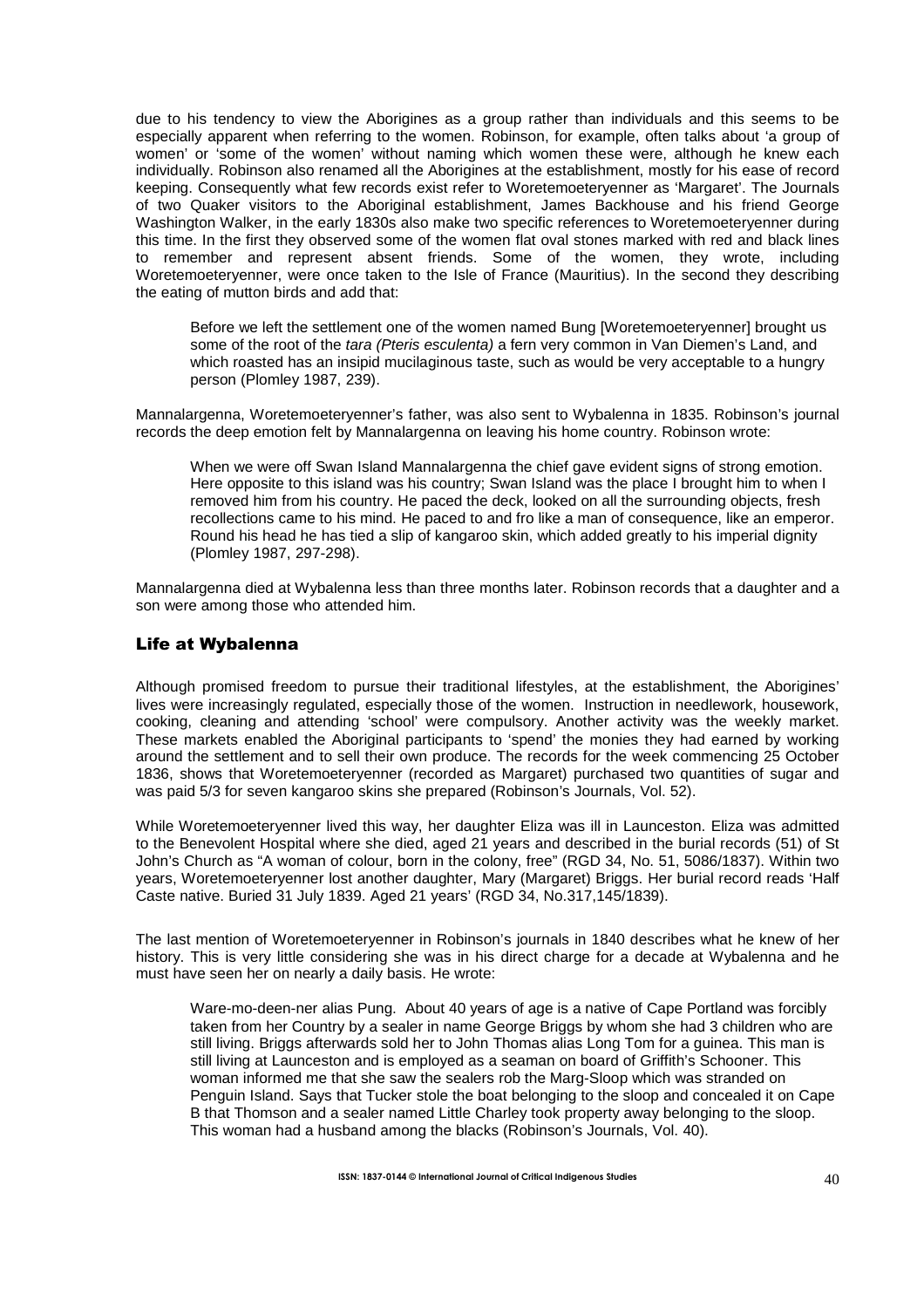The husband Robinson refers to is probably 'Phillip', (no Aboriginal name is recorded in Robinson's diaries), an Aboriginal man from the Campbell Town area. For how long they were together and what kind of relationship they shared, we do not know. Robinson was in the habit of 'marrying' the Aborigines in an effort to reduce the amount of 'licentious' behaviour between the men and the woman. 'Phillip' died at Wybalenna in March 1839 (Robinson's Journals, Vol. 51).

#### Release and Return to Family

In Tasmania, Woretemoeteryenner's daughter Dolly lived with Thomas Johnson, an ex-convict, near Perth. Despite Woretemoeteryenner's long interment at Wybalenna, the mother and daughter ties remained strong. In 1841, Dolly petitioned the colonial offices for the release of her mother into her care (CO280/133, 171-171a), writing:

You will no doubt recollect of my speaking to you yesterday about my mother who is at Flinders Island - and whose name is Mrs Briggs. As it is now a long time since I had the pleasure of seeing her, and as my situation and circumstances enable me to keep her with me in comfort may I respectfully beg leave to solicit your interposition though the proper Channel of getting an order for the removal of my mother from Flinders Island to my residence in the Township of Perth.

Any expenses attending her Conveyance to this place I shall be most willing to pay by your obliging and humane kindness I humbly trust you will use your influence in procuring this favour, and for which I shall feel much obliged.

Captain Moriarty, a retired naval officer in charge of troops at Dunorlan, supported Dolly's petition and this support was likely vital to its success. Although relatively prosperous, Thomas and Dolly were not respectable. Johnson was a former convict reconvicted in 1836 for receiving stolen goods and Dolly's Aboriginality was a problem in the now 'Aborigine free' colony. Family stories indicate that she, Thomas and the children often suffered significant social discrimination.

Dolly's petition also coincided with a review of Wybalenna. This review in May 1841, focussed on what were increasingly seen as the exorbitant costs of maintaining the establishment (CO280/133, 150-151). The board recommended Woretemoeteryenner be released into Dolly's care, probably for cost-saving reasons, noting of Woretemoeteryenner that:

she is the wife of a sealer named Briggs, she has a daughter, a half caste who she wishes to join/married to a man named Johnson living in Perth. The Board took an opportunity of seeing these people when passing through that township. They are able to support the mother and equally ready to receive her. 10<sup>th</sup> June 1841, Signed Wm Moriarty, WF Mitchell (CO280/133, 162-163).

Woretemoeteryenner was the only Aboriginal Tasmanian released from confinement and allowed to return, unfettered, to Tasmania.

Before Woretemoeteryenner reached the Johnson household, Dolly gave birth to her seventh child, Lewis. Woretemoeteryenner was enchanted with Dolly's baby. Recorded interviews with family members in the early 1900s report that: 'When Lewis Johnson lived at Perth, his grandmother, (Mrs Briggs), would go away among the honeysuckles looking for big grubs. When living at Dunorlan she used to take him (Lewis) on her back and go all round the Christmas Hills lighting fires all the way so that it would be known where they were' (Plomley 1991, 49).

In 1846, Woretemoeteryenner moved with Dolly, Thomas and their eight children from Perth to Dunorlan. Now over fifty years of age, Woretemoeteryenner's health was failing. Shortly before her death, Lewis, then aged six, told his mother that Woretemoeteryenner was going to make a really big fire soon and that they had been collecting wood and stacking it into a big hollow tree (Plomley 1991). Woretemoeteryenner was building her funeral pyre. On 13 October 1847, after six years living with her daughter and grandchildren, Woretemoeteryenner died peacefully at Dolly's home. Her death certificate states that 'Margaret Briggs', an 'Aboriginal native of VDL', died of natural causes (SC 195/21).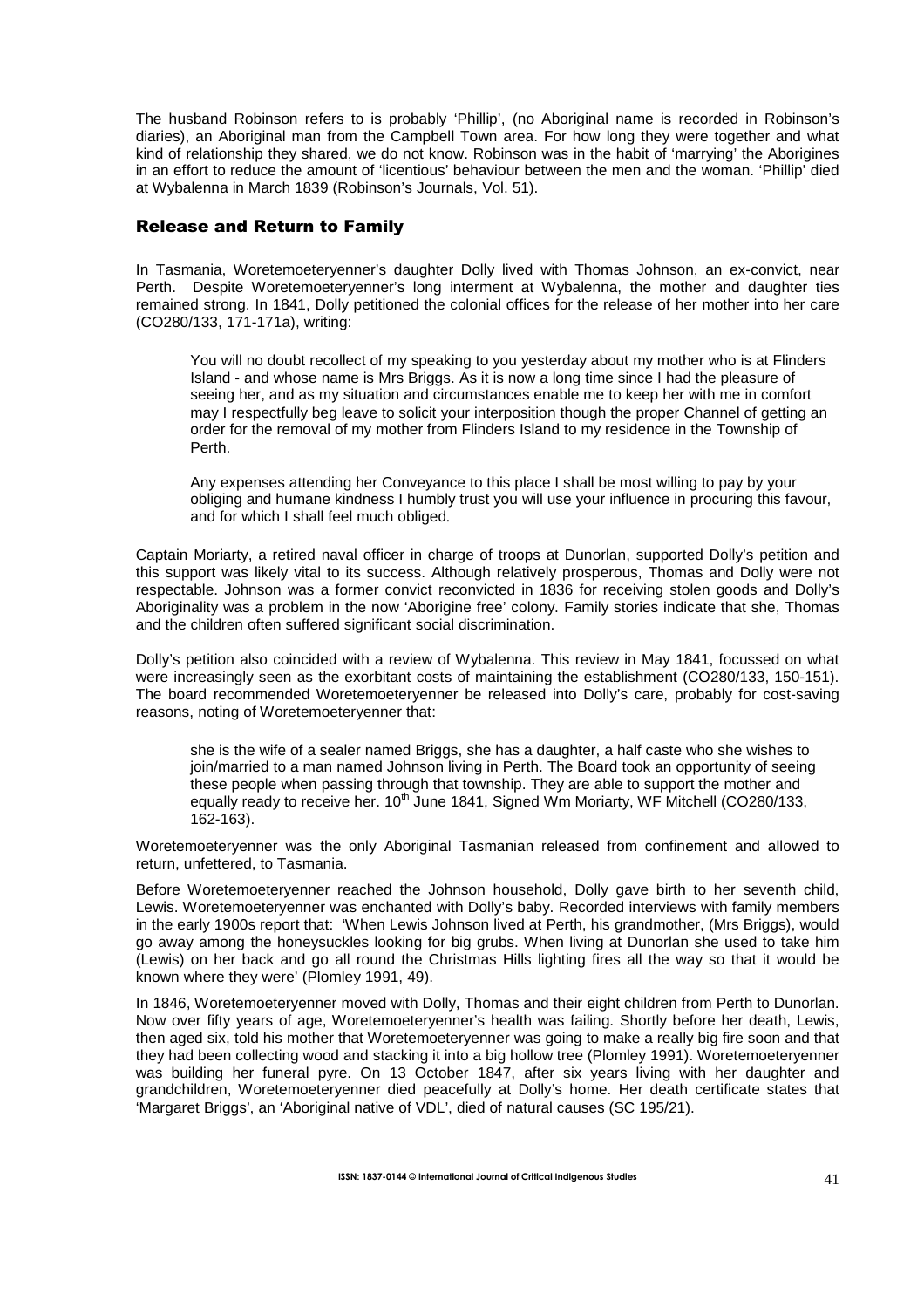One week after Woretemoeteryenner's death, Wybalenna was closed and the remaining 47 people, including her younger sisters Wapperty, Wottecowidyer and Teekoolterme, were shipped to another Aboriginal establishment, Oyster Cove, in southern Tasmania. Wapperty, who died there on August 12 1867 is recorded by Ryan as the last of the 'sealing women' (1981, 214).

# The Briggs Diaspora: Woretemoeteryenner's descendents

Woretemoeteryenner's descendants are numerous through her daughter Dalrymple and her son John. Dolly and Thomas Johnson had eleven children who lived to adulthood, and although the boys mostly remained unmarried, the girls went on to have large families. Dolly and Thomas' children, their families and descendants continued to live in north-west Tasmania. Our family is proudly part of that lineage. In 1844 John Briggs married Louisa Strugnell, a Victorian Aboriginal woman and moved from the Bass Strait Islands to the Victorian goldfields. In 1871 the family moved to Coranderrk (Barwick 1985,191-192, 220). John and Louisa had ten children, two of whom died in childhood and the Briggs family descended from John and Louisa is also large. The link between these NSW and Victorian Aboriginal people and Woretemoeteryenner, Aboriginal woman of the Trawlwoolway people is, however, relatively unknown. Family memory has it that Dolly and John remained in close contact even after he and Louisa moved to Victoria.

## Reflections

Woretemoeteryenner's life story serves as a personalising frame of Aboriginal Tasmanian colonial history. Born before the beginning of European colonisation, by the end of her life fewer than 50 traditional Tasmanians remained. More specifically, her story highlights the lived experiences of that small group of Aboriginal women who form the link between our traditional people and present-day Tasmanian Aboriginal communities.

Critically, Woretemoeteryenner's life is not just part of an historical period. It is an individual story of survival in the face of overwhelming forces arising from the dispossession of herself and her people from their lands and their traditional lifestyle. Colonisation shaped every aspect of her life, yet she still lived her own life. In contrast to the objectification of the Tasmanian Aboriginal people so jarringly evident in the history wars, Woretemoeteryenner's story is a personal story of a real woman living through these now disputed and debated times. More personally, her story is our story. In our writing and researching the difficulty and harshness of her life frequently overwhelmed us. We take some comfort in her last few years spent with her family; the only one of our old people ever released from confinement.

Finally, there is one overwhelming, indisputable fact that none of Windschuttle's confrontations, accusations or revisions can overturn. The purpose of colonisation was dispossession. Our forebears' land was usurped in its entirety and the rapid deaths of our people, the vast majority occurring within 30 years of first contact, were a direct consequence of that colonisation and dispossession. Only we, their descendants, remain. And it is our obligation to make the reality of who they were and the lives they led an ongoing part of Tasmania; not as objects in ideological battles over historical interpretation, but as individuals and as a people with contemporary reality.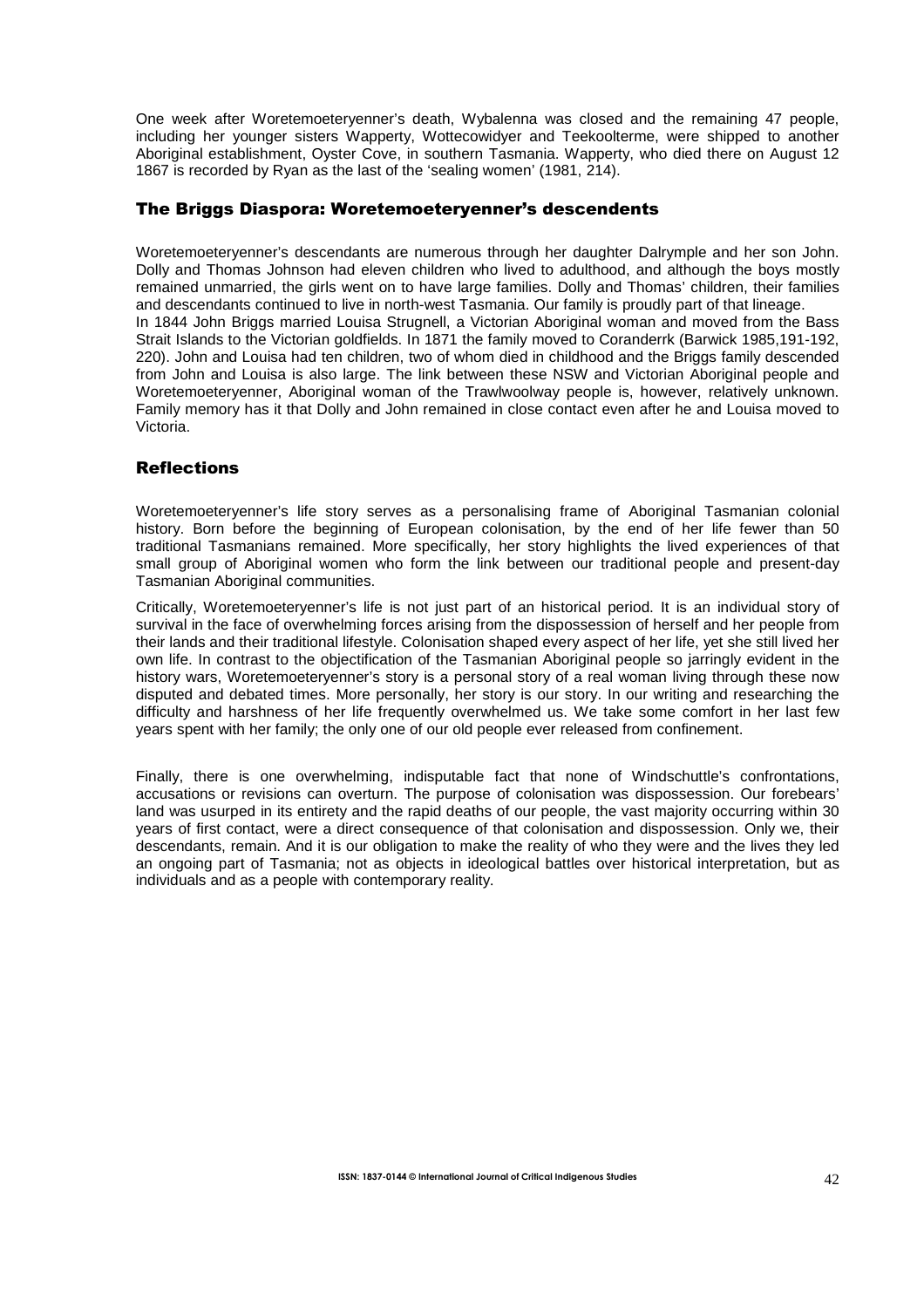# Biblography:

#### Archival Sources

# Archives of Tasmania

Documents re Woretemoeteryenner's travels to and from Tasmania to Mauritius 1825 -1827, records of the Colonial Secretary's Office, (CSO), Sydney, 1826-1829, items: Letter from CSO to Commander of ship Admiral Cockburn, 22 May 1827; CSO1/121/3067#70 Letter from EA Abbott, Launceston, re death of one of the women, 25 August 1827; CSO1/121/3067 #81

Statutory Declaration of A.Delabye, Thomas Taylor and Twelyer, 12 December 1826; CSO1/121/3067 #91-94.

Ledger of the Public Records Office, London, compiled from the Colonial Secretary's Office Hobart Town correspondence, 19<sup>th</sup> Century; *Wybalenna Review*, May - August 1841; microfilmed copies of original ledger recorded as CO280/133 pp.146-186 Roll 502, 1841, items.

Letter from Dalrymple Johnson to Captain Moriarty for assistance in the removal of Mrs Briggs from Flinders Island, CO280/133: 171-171a.

Letter authorising review of expenses at the Aboriginal Establishment on Flinders Island, CO280/133: 150-151.

Description of Woretemoretyenner's situation and enquiries by the Review of the Aboriginal Establishment Board, CO280/133: 162-163.

Registers of Births, Deaths and Marriages for Van Diemen's Land, items: Baptismal Record for Dalrymple Mountgarret Briggs, 14 March 1814, 1819:310, No. 56;

Burial Record for Eliza Briggs, 11 July 1831, No. 51, Launceston; RGD 34, 5086/1837

Burial Record for Margaret Briggs, 31 July 1839, No.317, Launceston; RGD 34/2, 145/1839

Inquest and Death Certificate for Margaret (Woretemoeteryenner) Briggs, 13 October, 1847, Dunorlan, Westbury, SC 195/21 1760

#### Mitchell Library, Sydney

George Augustus Robinson's Journals, References:

Memoir of Woretemoeteryenner, 1840; A7061, Vol. 40, Reel CY 784, frames 757-758.

Record of dying testimonials of Aborigines at Wybalenna, January-April 1839, A7071-A7072, Vol. 51, Reel CY 553, frames 358-359.

Wybalenna accounts for payments earned and expenses incurred by the Aborigines at Wybalenna, 1836 and 1837; A7073, Vol. 52, Reel CY 825, frames 453, 461, 475, 532 and 537.

#### Published Sources

Barwick, D. 1985, This Most Resolute Lady: A Biographical Puzzle, in D. Barwick, J. Beckett and M. Reay (eds.) Metaphors of Interpretation, Essays in Honour of W.E.H. Stanner, Canberra: Australian National University Press: Rushcutter's Bay: 185-239.